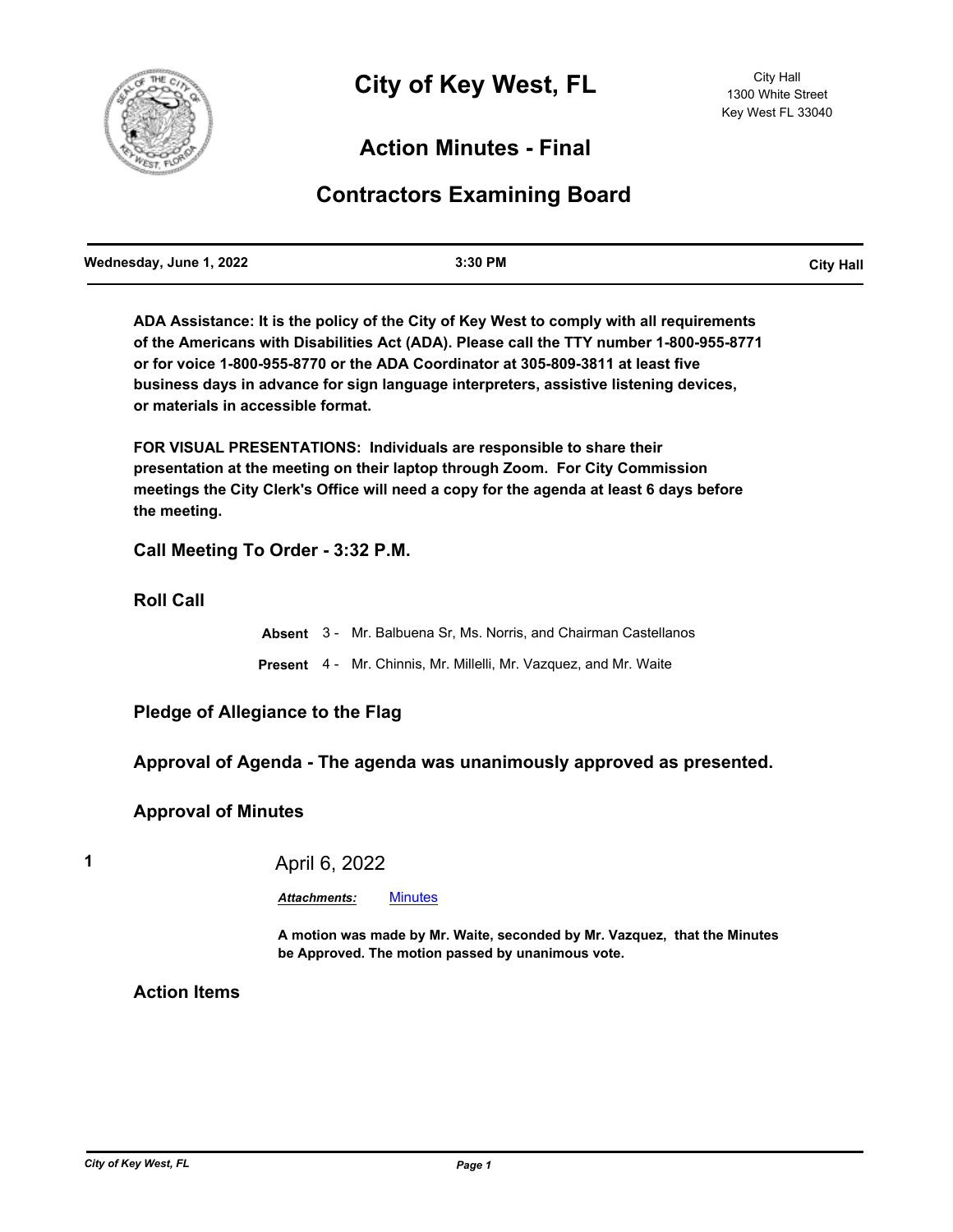### **2 (Hearing)**

 Case: #22-00045 Address: 1503 South St. Contractor: Envy Pools, LLC (Heather Tidwell)

Code Officer: Keenan Mellendorf

Date of Violation(s) 1/12/2022 Case: #22-00045 (Building Ordinance)

## **Code Violation: Count 1: Sec. 14-37 - Work performed without a permit**

Address: 1503 South St.

On 1/12/2022 Officer Keenan Melloendorf of the City of Key West Code Compliance Dept. was informed by the City of Key West Building Inspector Edward Keane that a pool was being installed at 1503 South St. without permits. The company doing the4 work was Envy Pools, LLC. Photos were taken and a Stop Work Order was placed until permits were obtained.

Sponsor: Mr. Ramsingh

[Envy Pools CertifiedMail4.6.22CEB](http://KeyWest.legistar.com/gateway.aspx?M=F&ID=9046852d-8d0b-442f-9624-e6012bbcc952.pdf) [Case Detail 22-00045](http://KeyWest.legistar.com/gateway.aspx?M=F&ID=469d8736-4dac-40e3-bc35-d31c62bd9f6a.pdf) [TimePhoto\\_20220112\\_083256](http://KeyWest.legistar.com/gateway.aspx?M=F&ID=ac59a8c7-dfad-49fa-a7bf-558b0c79d3e4.jpg) [TimePhoto\\_20220112\\_083354](http://KeyWest.legistar.com/gateway.aspx?M=F&ID=8b45f0aa-b51f-4975-b260-06cbb2f306b0.jpg) [TimePhoto\\_20220112\\_083403](http://KeyWest.legistar.com/gateway.aspx?M=F&ID=108d1152-9bce-4f8f-9138-6c5ff0b84453.jpg) *Attachments:*

**A motion was made by Mr. Waite, seconded by Mr. Chinnis, that the Board does find a violation of one count by Ms. Tidwell of Envy Pools, LLC, and that there be a \$250.00 fine with a \$100.00 administrative court cost. The motion carried by the following vote:**

- **Absent:** 3 Balbuena Sr, Ms. Norris, and Chairman Castellanos
	- **Yes:** 4 Mr. Chinnis, Mr. Millelli, Mr. Vazquez, and Mr. Waite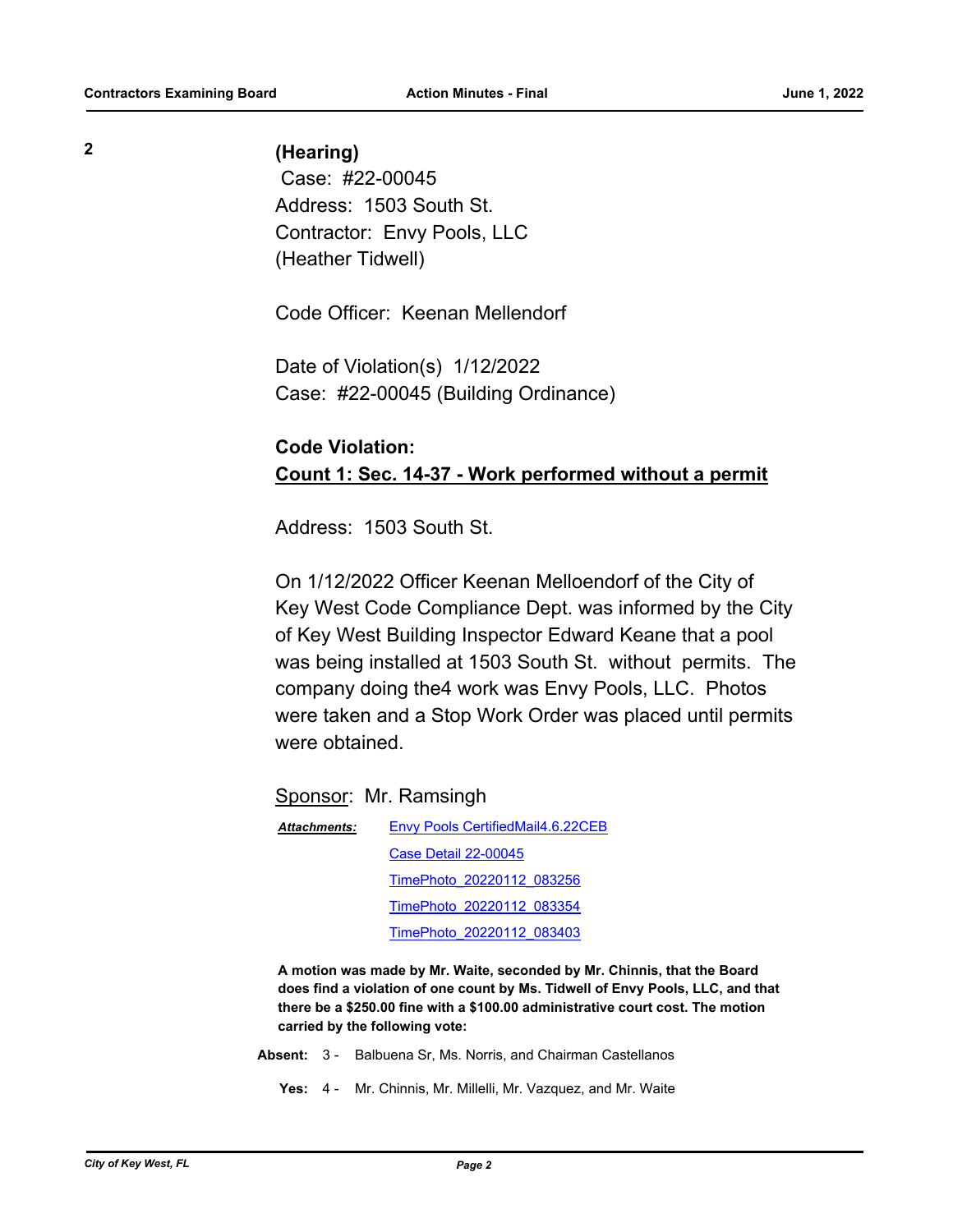**3**

#### **(Hearing)**

Case: #22-00546 Address: 3735 Paula Ave. Contractor: Pool Tech of Miami, Inc. (Frank De Izaguirre)

Code Officer: Igor Timus

Date of Violation(s) 03/03/2022 Case: #22-00546 (Building Ordinance)

## **Code Violation: Count 1: Sec. 14-37 - Work performed without a permit**

Address: 3735 Paula Ave.

On 3/03/2022 During an area canvas Officer Igor Timus of the City of Key West Code Compliance Dept. heard noises at 3735 Paula Ave. he observed and photographed construction debris and a laborer standing outside of 3735 Paula Ave. He spoke with the owner's mother and she explained that the worker who works for Pooltech of Miami, was preparing the pool for resurfacing. No permits were found in the system. A Stop Work Order was placed until permits were obtained.

#### Sponsor: Mr. Ramsingh

| Attachments: | Case Detail 22-00546                     |
|--------------|------------------------------------------|
|              | Pooltech of Miami CertifiedMail4.6.22CEB |
|              | 3735 Paula St 1                          |
|              | 3735 Paula St 2                          |
|              | 3735 Paula St. 3                         |

**A motion was made by Mr. Waite, seconded by Mr. Chinnis, that the Board does find a violation of one count by Mr. De Izaguirre of Pool Tech of Miami, Inc., and that there be a \$250.00 fine with a \$100.00 administrative court cost. The motion carried by the following vote:**

**Absent:** 3 - Balbuena Sr, Ms. Norris, and Chairman Castellanos